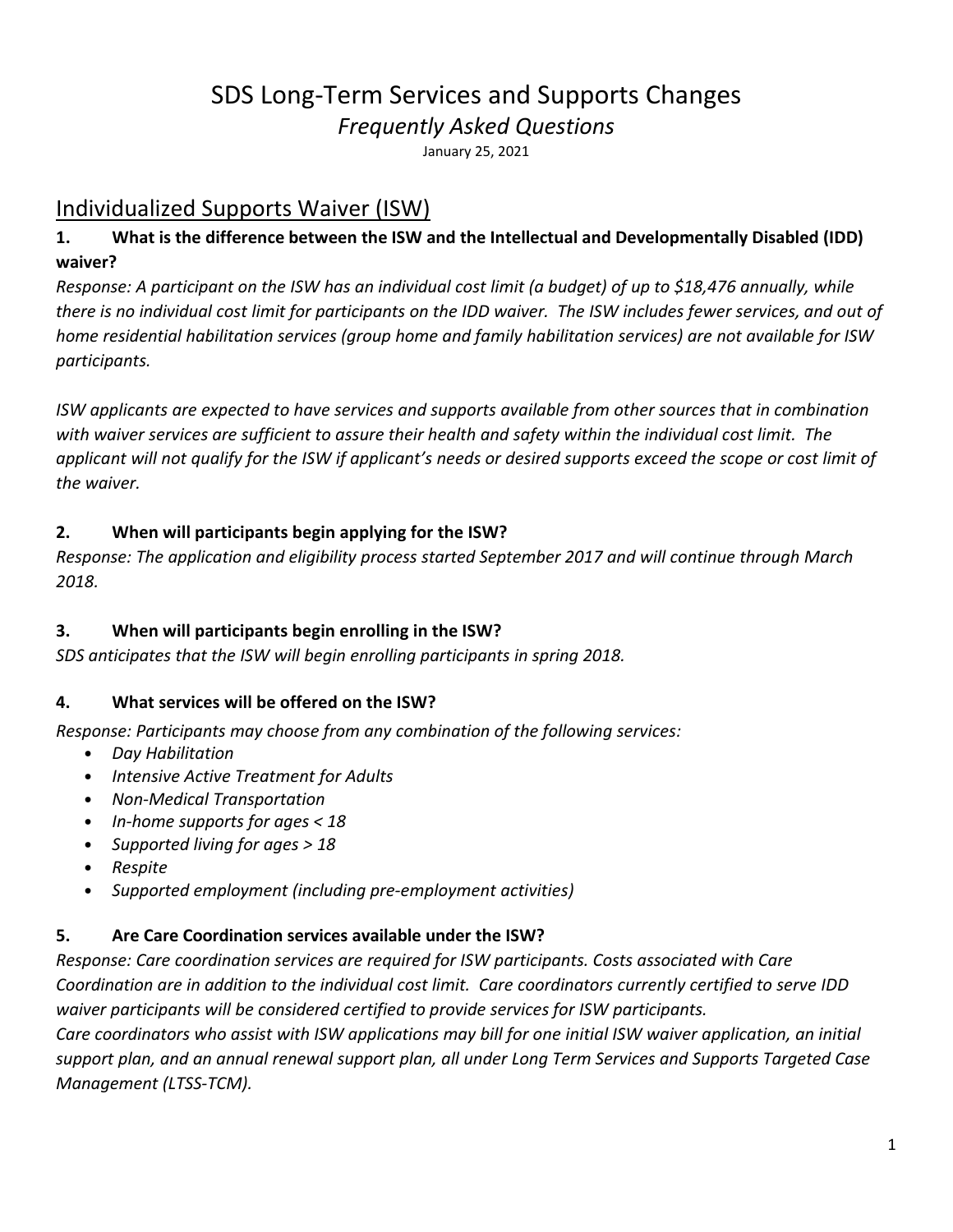*For ISW participants, ongoing care coordination will include one in-person contact at least once every three months and one telephone call in the subsequent two months. The payment rate for ISW care coordination is set lower than the rate for care coordination in the other waivers because the service is less intensive.* 

### **6. How does an individual become eligible for the ISW?**

*Response: The ISW eligibility criteria is the same as that for the IDD waiver. Potential waiver participants must meet the following criteria:*

- *Be determined to have a developmental disability (DD) as defined by Alaska law (AS 47.80.900) "one who experiences a severe, chronic developmental or intellectual disability that is attributable to a mental or physical impairment or combination of mental and physical impairments that manifested before the person is age 22, is likely to continue indefinitely, and results in substantial functional limitation in three or more major life activities including self-care, receptive and expressive language, learning, mobility, self-direction, capacity for independent living, and economic self-sufficiency";*
- *Be on the Developmental Disabilities Registration and Review (DDRR). The DDRR is also known as the "Registry" or "Wait List";*
- *Meet level of care (LOC) criteria for Intermediate Care Facility for Individuals with Intellectual Disabilities (ICF/IID LOC); and*
- *Be enrolled in Medicaid.*

# **7. Who will be offered the opportunity to apply for the ISW?**

*Response: The ISW has the capacity to serve 600 participants. During the initial enrollment process, individuals currently on the DDRR, also known as the "Waitlist" or "Registry", will be offered the opportunity to apply for the ISW.*

*Between September 2017 and March 2018, 100 individuals will be drawn off the DDRR each month, in score order, and must meet all the ISW eligibility requirements to qualify for enrollment on the ISW. SDS will begin enrolling participants for the ISW in spring 2018.* 

*After the ISW reaches full capacity, waiver slots will become available only through attrition, (i.e., someone will need to exit the ISW in order to open a space for the next person waiting for ISW services). To fill future slots, individuals will be drawn from the DDRR-ISW waitlist, according to highest score, and will be offered the opportunity to pursue the waiver.* 

# **8. How does an individual apply for the ISW?**

*Response: Potential ISW applicants first need to be on the DDRR. Then the applicant must receive a letter from SDS inviting them to apply for the ISW. An applicant will be given 30 days to inform SDS that he or she would*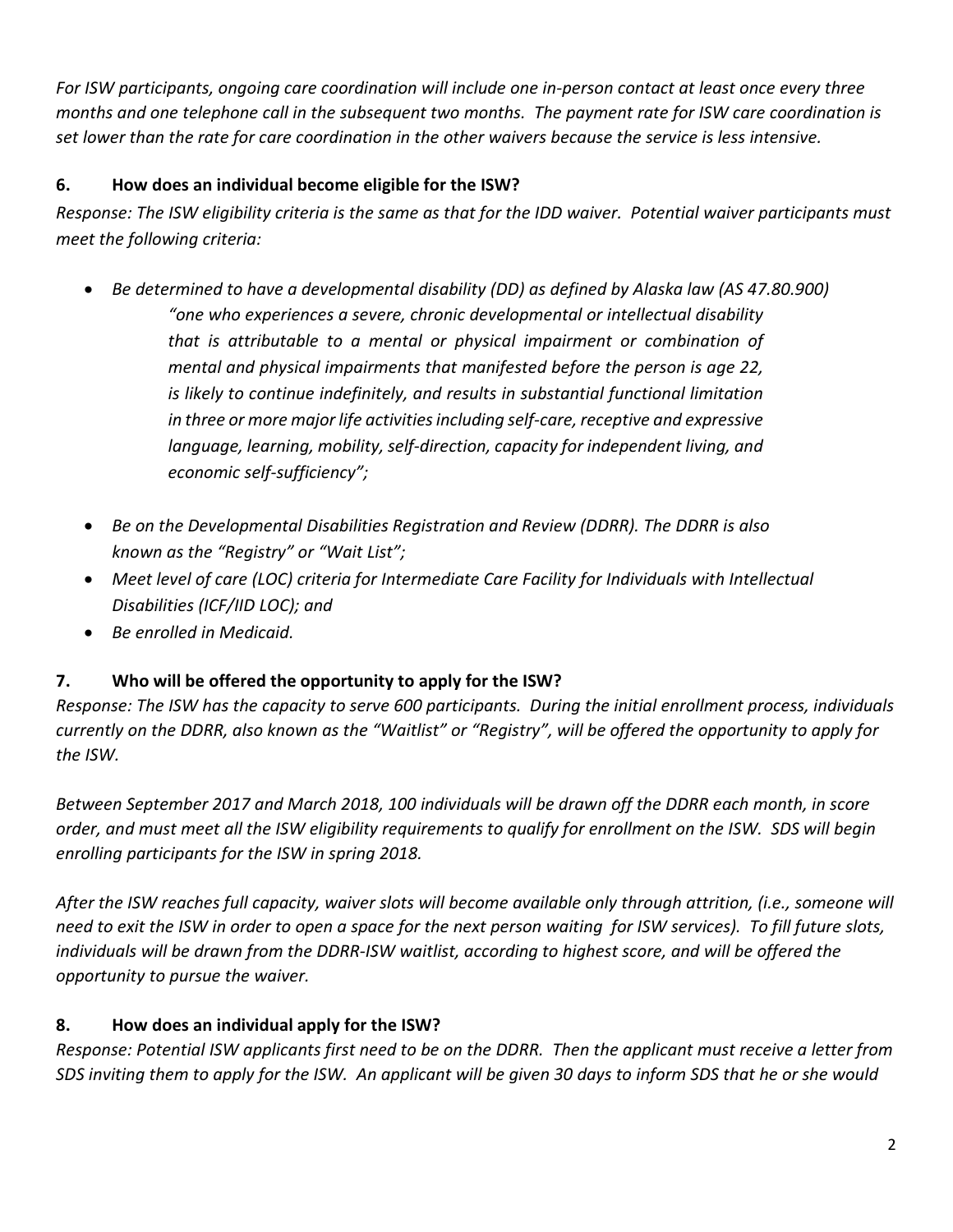*like to submit an application. If it is difficult to respond within 30 days, contact the local SDS IDD Unit for assistance. Providers will not be notified of the individual's selection.* 

*If the individual does not respond to the ISW offer within a timely manner his or her name will be removed from the DDRR and the offer will be rescinded. Individuals may re-submit a DDRR application at any time.* 

# **9. If an individual is offered the opportunity to apply for the ISW, can the individual decline the offer?**

*Response:* The individual may choose to decline the offer to apply for the ISW, but must inform the IDD Unit within 30 days if he or she would like to remain on the DDRR.

# **10. Where can individuals get assistance with the ISW application?**

*Response: SDS will accept ISW applications directly from the applicant or anyone assisting them with the application. Developmental Disabilities Resource Connection (DDRC) program staff also stand ready to help with ISW applications. Review the DDRC [Roster](http://dhss.alaska.gov/dsds/Documents/grantservices/PDFs/DDRC_Roster.pdf) to find a local STAR Coordinator in your area. Any Care Coordinator can assist an individual to apply for the ISW. A Care Coordinator list can be found from the [SDS home page,](http://dhss.alaska.gov/dsds/Pages/default.aspx) under the heading of "Providers" on the bottom right section of the SDS home page.*

# **11. Can an individual be considered for both the ISW and the IDD waiver?**

*Response: Yes, the DDRR will ask if an individual wants to be considered for the IDD waiver, the ISW or both the ISW and the IDD waiver. These two sublists will be managed separately.*

# **12. If a participant chooses to enroll in the ISW, can his or her name still be on the DDRR waiting for the IDD waiver?**

*Response: Yes, even if a participant is receiving services through the ISW, his or her name may remain on the DDRR-IDD sublist waiting for an IDD draw. The IDD Unit will continue to draw 50 individuals per year for the IDD waiver.*

# **13. Can a participant receiving IDD waiver services choose to receive ISW services instead?**

*Response: Yes, if the participant's health and safety can be assured with the available ISW services and the costs of those services do not exceed the participant's authorized cost limit, the participant has the option of switching to the ISW. A participant cannot be on two waivers at the same time, though.*

# **14. What happens if a participant uses all their ISW authorized funds before the end of the support plan (plan of care) year?**

*Response: No additional ISW funds will be available to ISW participants if participants spend down the amount of funding authorized before the end of the support plan (plan of care) year. Care coordinators will assist participants to plan for spreading service delivery across a full plan year, as documented in the support plan that will be approved by SDS.*

# **15. What happens if a participant is enrolled in the ISW but circumstances change?**

*Response: ISW participants may request safeguard funding one time during any three-year period. An additional \$5,000 above the individual cost limit is intended for additional services and supports to address short term needs based on (1) the participant needing enhanced supports due to their own acute health needs and/or (2) temporary changes in the capacity of natural supports.*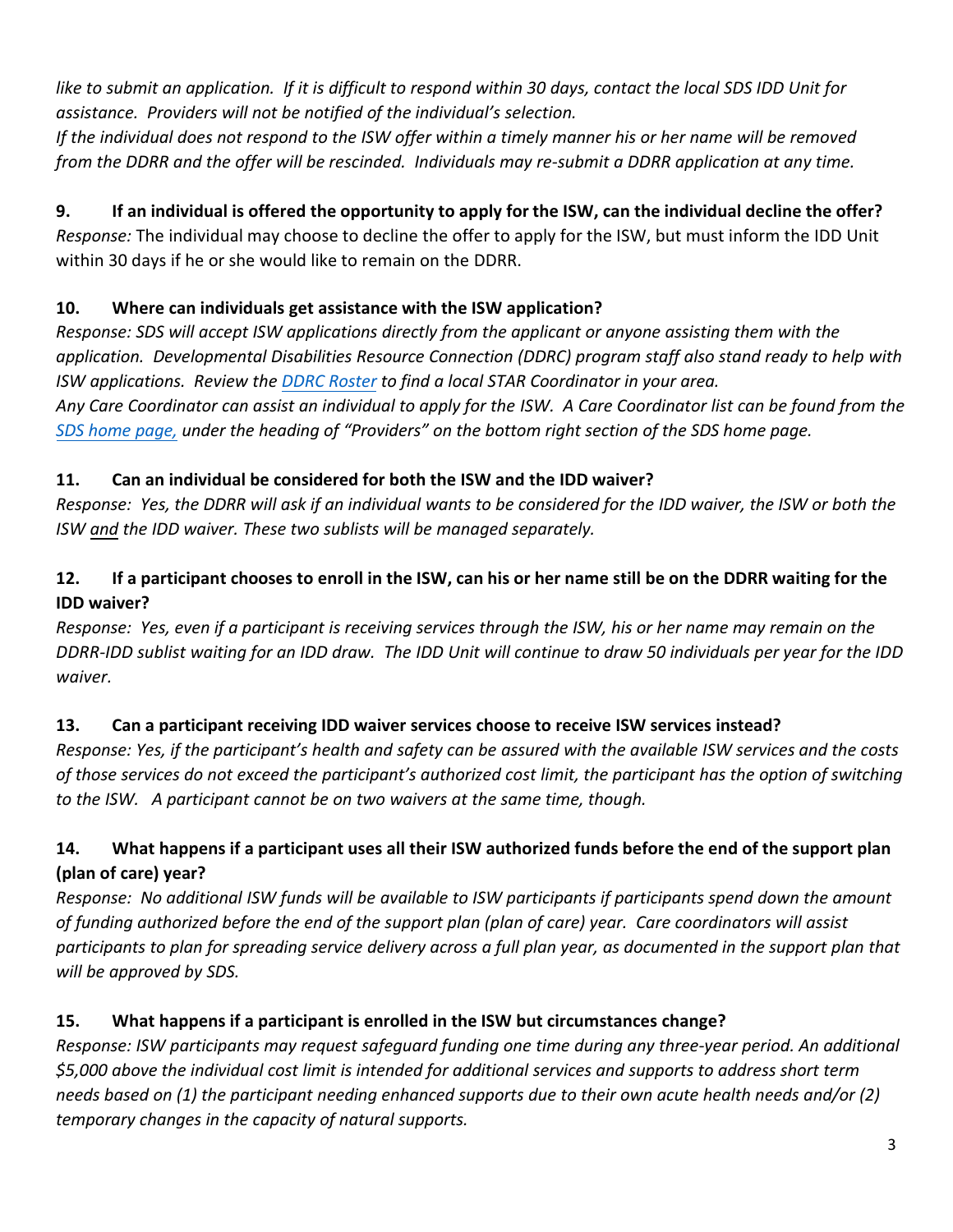### **16. What happens if the \$5,000 additional safeguard funding is not enough to ensure the health and safety of an individual on the ISW?**

*Response: If the safeguard funding is not enough to assure an ISW participant's health and safety, the participant may no longer qualify for the ISW. SDS may offer the participant the opportunity to enroll in another waiver.*

### **17. Do providers need to take any action to be ISW certified?**

*Response: If a provider is certified for services offered under IDD waiver, they will automatically be certified for the ISW as long as the provider is subject to and remains compliant with the settings rule.*

### **18. Will providers need to apply for another enterprise number to bill for ISW, similar to the site-based day habilitation billing requirement?**

*Response: Possibly, it depends upon the location of the actual setting. Consult with the SDS Provider Certification and Compliance unit on specific questions.*

### **19. Are the ISW reimbursement service rates the same as the IDD waiver service reimbursement rates?**

*Response: Yes, the reimbursement rates are the same, except for care coordination monthly monitoring which is less for the ISW because it is less intensive. Review the [proposed Rate Chart](http://dhss.alaska.gov/dsds/Documents/dd/ISW-service-cost-calculatorv2.xls) for more information.*

# Community First Choice (CFC)

# **1. What is Community First Choice (CFC)?**

*Response: Community First Choice (CFC) is a program designed to offer eligible participants services designed to foster independence and assist them to remain in their homes. The program centers on enhanced personal care services.*

# **2. How do I become eligible for CFC?**

*Response: CFC participants must meet the following criteria:*

- *Be enrolled in Medicaid;*
- *Have a level of income that is less than or equal to 150% of the federal poverty level (unless already enrolled in one of Alaska's five home and community-based waivers);*
- *Meet Alaska's level of care for one of the following:*
	- o *Nursing Facility (NF-LOC);*
	- o *Intermediate Care Facility for Individuals with Intellectual Disabilities (ICF-IID-LOC);*
	- o *Institution for Mental Disease for participants age 65 and older Level of Care;*
	- o *Institutions providing Psychiatric Services for Individuals Under 21 Level of Care.*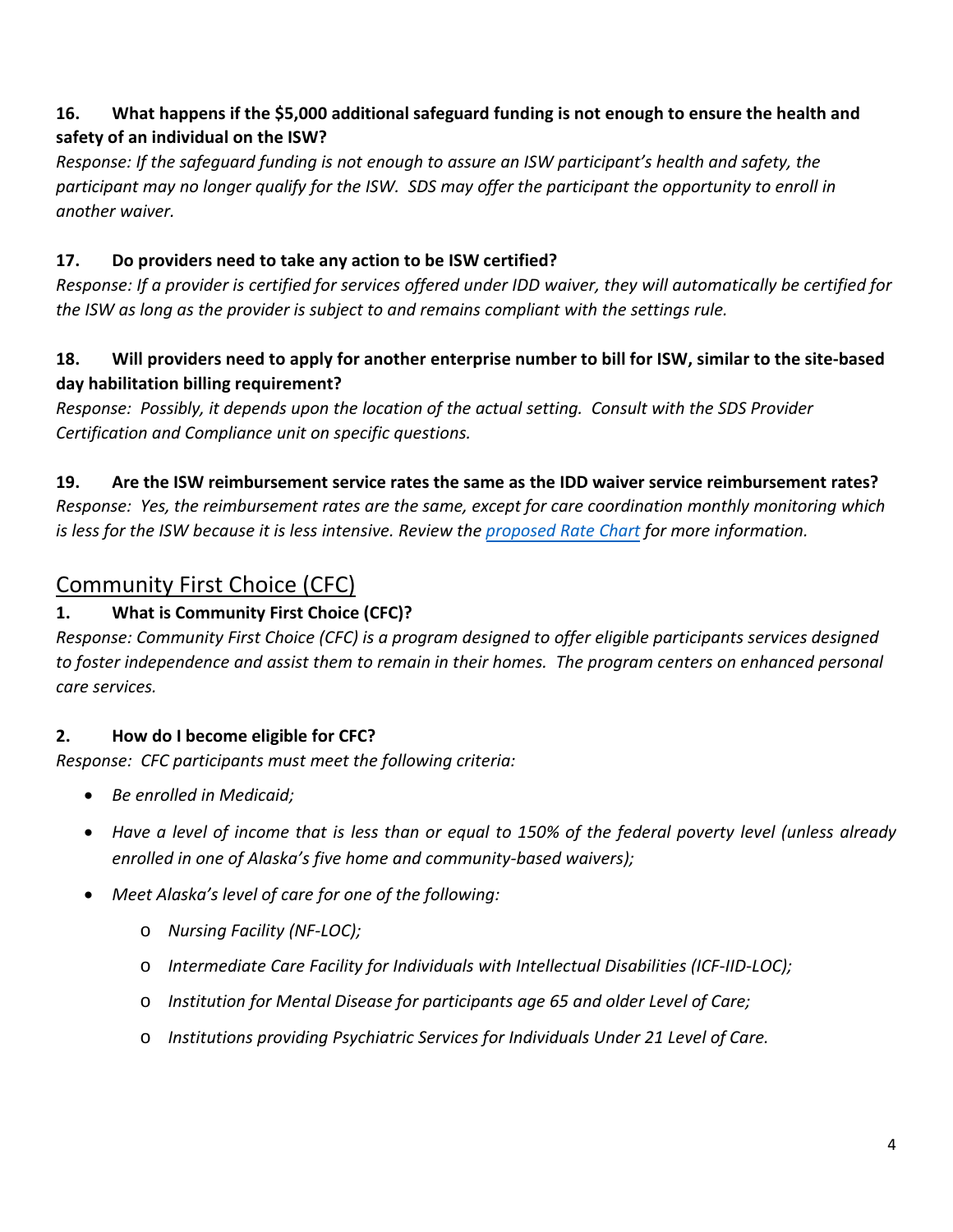#### **3. What services does CFC offer?**

*Response: CFC will include the following services:*

- *Long Term Services and Supports Targeted Case Management (LTSS-TCM);*
- *Community First Choice Personal Care Service (CFC-PCS);*
- *Maintenance and Acquisition of Skills training;*
- *Training for participants to select and manage CFC-PCS attendants;*
- *Personal Emergency Response Systems (moving from HCBS waivers to CFC).*

#### **4. Is Care Coordination offered under CFC?**

*Response: Individuals on CFC only (i.e. not also on a waiver) will receive Long Term Services and Supports Targeted Case Management (LTSS-TCM). Care coordinators can bill for these three case management services: initial application, support plan development (initial and annual renewal), and a flat fee for case management services provided in a month when contact with someone on the care coordinator's CFC caseload takes place. Because the contact must be initiated by the participant, this is not a regular monthly service provided by the care coordinator.*

#### **5. How is PCS under CFC different from the current State Plan PCS?**

*Response: The services offered by the two programs are similar, but a significant difference is that CFC-PCS is available to participants who meet a nursing facility level of care who wish to actively participant in the management of their care.*

*Both programs may be agency-based or consumer-directed, but a greater focus of CFC-PCS is on fostering the participant's independence and on participants directing their own services. If requested by the participant, the personal care attendant (PCA) may be authorized to teach the participant ADL or IADL skills that will help them become more self-reliant.* 

*Additionally, unlike State Plan PCS, CFC-PCS may include supervision and cueing of activities of daily living (ADLs) and instrumental activities of daily living (IADLs).* 

### **6. Is CFC-PCS replacing the State Plan PCS?**

*Response: No, CFC is an additional Medicaid home and community-based services program and will not replace the State Plan PCS. Regular State Plan PCS will continue to be available for individuals who do not require an institutional level of care.*

### **7. Can a participant receive only one CFC service or does a participant have to access all the CFC services offered?**

*Response: A CFC participant may choose one CFC service or any combination of CFC services.*